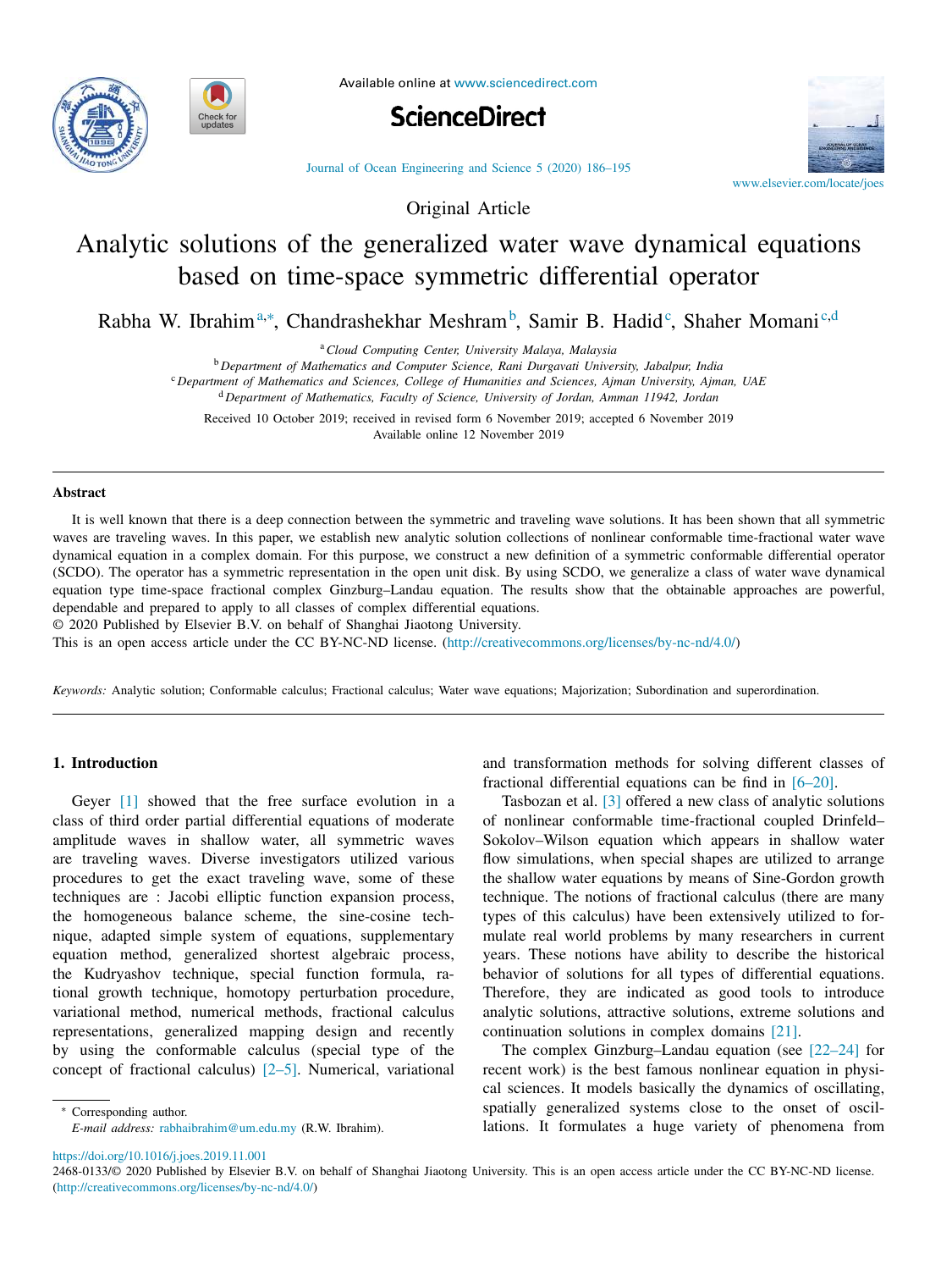nonlinear waves to second-order phase evolution in field theory. Our aim is to introduce a time-space fractional complex Ginzburg–Landau equation using a symmetric conformable concept in both time and space. Our method is based on geometric function theory to establish analytic solutions and get a vision into spatially generalized systems.

By using the modified Riemann–Liouville fractional differential operator

$$
D^{\alpha}\phi(t) = \frac{1}{\Gamma(1-\alpha)}\frac{d}{dt}\int_0^t (t-\tau)^{-\alpha}(\phi(\tau)-\phi(0))d\tau,
$$
  
0 \le \alpha < 1,

the 1D fractional complex Ginzburg–Landau equation is formulated by

$$
i\frac{\partial^{\alpha}w}{\partial \tau^{\alpha}} + A\frac{\partial^{2\alpha}w}{\partial \chi^{2\alpha}} = i\,\Phi(w),\tag{1.1}
$$

where  $0 \leq \alpha < 1$  represents to the fractional order differentiation,  $\chi$  symbolizes the spatial variable distance along the fiber line while  $\tau$  is the time in its dimensionless form and  $w(t, \chi)$  specifies a complex wave amplitude. The functional  $\Phi$  acts as the nonlinear formula of the water wave under consideration. Moreover, the 2D fractional complex Ginzburg–Landau (2D-FCGL) equation is formulated by

$$
i\frac{\partial^{\alpha}w}{\partial \tau^{\alpha}} + A\frac{\partial^{2\alpha}w}{\partial \chi^{2\alpha}} + B\frac{\partial^{2\alpha}w}{\partial \chi^{2\alpha}} = i\,\Phi(w),\tag{1.2}
$$

where  $w = w(t, \chi, y)$ . The ordinary cases are discussed in [25,26]. Osman [22] considered the function  $\Phi$  as the nonlinear evolution equation involving all the partial derivatives of *w* as follows:

$$
i\frac{\partial w}{\partial \tau} + A \frac{\partial^2 w}{\partial \chi^2} + B \frac{\partial^2 w}{\partial y^2} = i \Phi(w, w_\chi, w_{\chi\chi}, w_y, w_{yy}, w_t, ...),
$$
\n(1.3)

where  $A = B = 1/2$ .

Recently, connected to the fractional calculus field, Khalil et al. [27] formulated a "conformable fractional derivative" definition of a given real valued function  $\phi : [0, \infty) \rightarrow \mathbb{R}$  as

$$
\mathcal{D}^{\nu}[\phi(t)] = lim_{\epsilon \to 0} \frac{\phi(t + \epsilon t^{1-\nu}) - \phi(t)}{\epsilon}
$$
\n(1.4)

for all  $t > 0$  and a fractional power  $v \in (0, 1)$ . If  $\phi$  is *v*-differentiable in some  $(0, a), a > 0$ , and  $\lim_{t \to 0^+} \phi^v(t)$ exists, then define  $\phi^{\nu}(0) = \lim_{x \to 0^+} \phi^{\nu}(t)$ .

A more generalization criteria for differential operators to be a real valued conformable fractional derivative was recently proposed by Anderson and Ulness ([28], Definition 1.1).

**Definition 1.1.** Conformable Differential Operator. Let ν be a fractional power such that  $v \in [0, 1]$ . A differential operator  $\mathcal{D}^{\nu}$  is conformable if and only if  $\mathcal{D}^{0}$  is the identity operator and  $\mathcal{D}^1$  is the classical differential operator. Specifically,  $\mathcal{D}^{\nu}$ is conformable if and only if for differentable function  $\phi(t)$ ,

$$
\mathcal{D}^0\phi(t) = \phi(t) \quad \text{and} \quad \mathcal{D}^1\phi(t) = \frac{d}{dt}\phi(t) = \phi'(t).
$$

In [29], the authors noted that in control theory, a proportional-derivative controller for controlling output  $\mu$  at time *t* with two tuning parameters has the algorithm

$$
\mu(t) = \kappa_p \mathbf{E}(t) + \kappa_d \frac{d}{dt} \mathbf{E}(t),
$$

where  $\kappa_p$  is the proportional gain,  $\kappa_d$  is the derivative gain, and  $\Xi$  is the error between the state variable and the process variable.

A symmetric relation is a kind of binary relation. An instance is the relation "is equal to", because if  $x = y$ is true then  $y = x$  is likewise correct. Officially, a binary relation R over a set  $\chi$  is symmetric if and only if:  $\forall x, y \in \chi(xRy \Leftrightarrow yRx)$ . If RT symbolizes the converse of R, then R is symmetric if and only if  $R = RT$ . In this paper, we improve the idea of conformable calculus to include symmetric property of the function by suggesting the derivative operator

**Definition 1.2.** Let  $v \in [0, 1]$ . A differential operator  $\Delta^v$  is called a symmetric conformable differential operator if and only if for  $\phi$  is a differential function we have

$$
\Delta^{\nu}\phi(t) = \left(\frac{\kappa_1(\nu, t)}{\kappa_1(\nu, t) + \kappa_0(\nu, t)}\right)\phi'(t) - \left(\frac{\kappa_0(\nu, t)}{\kappa_1(\nu, t) + \kappa_0(\nu, t)}\right)\phi'(-t).
$$
\n(1.5)

such that  $\kappa_1(v,t) \neq -\kappa_0(v,t)$ ,

$$
\lim_{\nu \to 0} \kappa_1(\nu, t) = 1, \quad \lim_{\nu \to 1} \kappa_1(\nu, t) = 0, \n\kappa_1(\nu, t) \neq 0, \quad \forall t, \quad \nu \in (0, 1),
$$

and

$$
\lim_{\nu \to 0} \kappa_0(\nu, t) = 0, \quad \lim_{\nu \to 1} \kappa_0(\nu, t) = 1,
$$
  

$$
\kappa_0(\nu, t) \neq 0, \ \forall t, \nu \in (0, 1).
$$

We have the following properties

**Proposition 1.3.** Let  $0 < v < 1$  and the symmetric con*formable* differential operator  $\Delta^{\nu}$  be given as in (2.1). *Suppose that the functions* φ *and* ψ *are differentiable. Then*

1.  $\Delta^{\nu}(a\phi + b\psi) = a\Delta^{\nu}\phi + b\Delta^{\nu}\psi$ ; for all  $a, b \in \mathbb{R}$ ; 2.  $\Delta^{\nu}(\kappa) = 0$ , for all  $\kappa \in \mathbb{R}$ ; 3.  $\Delta^{\nu}(\phi\psi) = \phi \Delta^{\nu}(\psi) + \psi \Delta^{\nu}(\phi);$ 4.  $\Delta^{\nu}(\phi \diagup \psi) = \frac{\psi \Delta^{\nu}(\phi) - \phi \Delta^{\nu}(\psi)}{\psi^2}$ ; where  $\psi \neq 0$ .

**Proof.** For the first item, we have

$$
\Delta^{v}(a\phi + b\psi)(t)
$$
\n
$$
= \left(\frac{\kappa_{1}(v, t)}{\kappa_{1}(v, t) + \kappa_{0}(v, t)}\right) (a\phi + b\psi)'(t)
$$
\n
$$
- \left(\frac{\kappa_{0}(v, t)}{\kappa_{1}(v, t) + \kappa_{0}(v, t)}\right) (a\phi + b\psi)'(-t)
$$
\n
$$
= a \left[ \left(\frac{\kappa_{1}(v, t)}{\kappa_{1}(v, t) + \kappa_{0}(v, t)}\right) \phi'(t) \right]
$$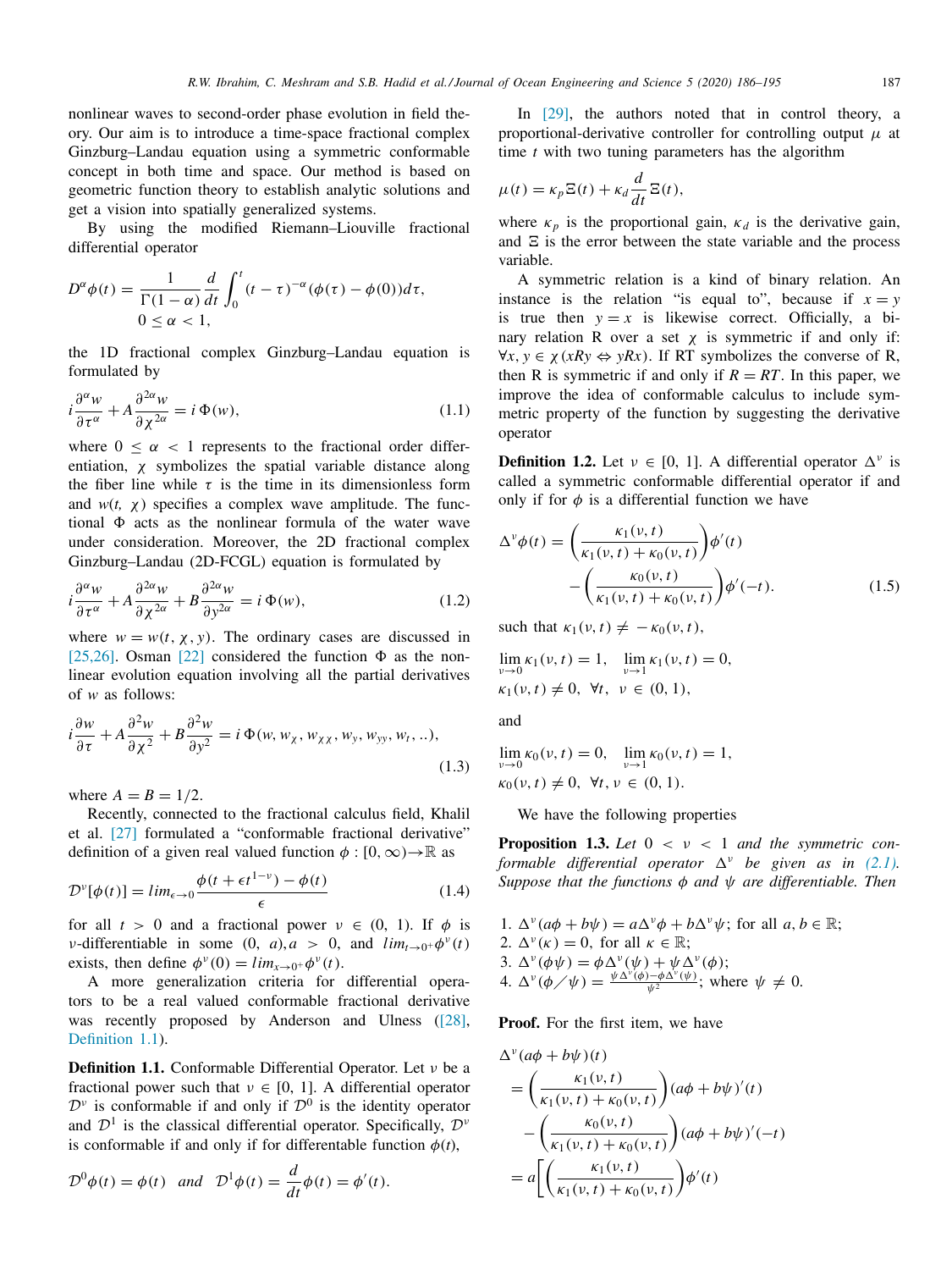$$
-\left(\frac{\kappa_0(\nu,t)}{\kappa_1(\nu,t) + \kappa_0(\nu,t)}\right)\phi'(-t)
$$
  
+
$$
b\left[\left(\frac{\kappa_1(\nu,t)}{\kappa_1(\nu,t) + \kappa_0(\nu,t)}\right)\psi'(t)\right]
$$
  
-
$$
\left(\frac{\kappa_0(\nu,t)}{\kappa_1(\nu,t) + \kappa_0(\nu,t)}\right)\psi'(-t)
$$
  
= $a\Delta^{\nu}\phi(t) + b\Delta^{\nu}\psi(t).$ 

The second item is obtained directly. The third item can prove as follows:

$$
\Delta^{\nu}(\phi\psi)(t) = \left(\frac{\kappa_1(\nu, t)}{\kappa_1(\nu, t) + \kappa_0(\nu, t)}\right)(\phi\psi)'(t) \n- \left(\frac{\kappa_0(\nu, t)}{\kappa_1(\nu, t) + \kappa_0(\nu, t)}\right)(\phi\psi)'(-t) \n= \left(\frac{\kappa_1(\nu, t)}{\kappa_1(\nu, t) + \kappa_0(\nu, t)}\right)(\phi\psi' + \psi\phi')(t) \n- \left(\frac{\kappa_0(\nu, t)}{\kappa_1(\nu, t) + \kappa_0(\nu, t)}\right)(\phi\psi' + \psi\phi')(-t) \n= \phi\left[\left(\frac{\kappa_1(\nu, t)}{\kappa_1(\nu, t) + \kappa_0(\nu, t)}\right)\psi'(t) \n- \left(\frac{\kappa_0(\nu, t)}{\kappa_1(\nu, t) + \kappa_0(\nu, t)}\right)(\psi')(-t) \right] \n+ \psi\left[\left(\frac{\kappa_1(\nu, t)}{\kappa_1(\nu, t) + \kappa_0(\nu, t)}\right)\phi'(t) \n- \left(\frac{\kappa_0(\nu, t)}{\kappa_1(\nu, t) + \kappa_0(\nu, t)}\right)\phi'(-t) \right] \n= \phi\Delta^{\nu}(\psi) + \psi\Delta^{\nu}(\phi).
$$

Finally, for the division, we have

$$
\Delta^{\nu}(\phi/\psi)(t) = \left(\frac{\kappa_{1}(\nu,t)}{\kappa_{1}(\nu,t) + \kappa_{0}(\nu,t)}\right) (\phi/\psi)'(t) - \left(\frac{\kappa_{0}(\nu,t)}{\kappa_{1}(\nu,t) + \kappa_{0}(\nu,t)}\right) (\phi/\psi)'(-t) \n= \left(\frac{\kappa_{1}(\nu,t)}{\kappa_{1}(\nu,t) + \kappa_{0}(\nu,t)}\right) \left(\frac{\phi'\psi - \phi\psi'}{\psi^{2}}\right)(t) \n- \left(\frac{\kappa_{0}(\nu,t)}{\kappa_{1}(\nu,t) + \kappa_{0}(\nu,t)}\right) \left(\frac{\phi'\psi - \phi\psi'}{\psi^{2}}\right)(-t) \n= \frac{\psi\left[\left(\frac{\kappa_{1}(\nu,t)}{\kappa_{1}(\nu,t) + \kappa_{0}(\nu,t)}\right) \phi'(t) - \left(\frac{\kappa_{0}(\nu,t)}{\kappa_{1}(\nu,t) + \kappa_{0}(\nu,t)}\right) \phi')(-t)\right]}{\psi^{2}} \n- \frac{\phi\left[\left(\frac{\kappa_{1}(\nu,t)}{\kappa_{1}(\nu,t) + \kappa_{0}(\nu,t)}\right) \psi'(t) - \left(\frac{\kappa_{0}(\nu,t)}{\kappa_{1}(\nu,t) + \kappa_{0}(\nu,t)}\right) (\psi')(-t)\right]}{\psi^{2}} \n= \frac{\psi \Delta^{\nu}(\phi) - \phi \Delta^{\nu}(\psi)}{\psi^{2}}.
$$

#### **2. Complex conformable differential operator**

The following basic information are represented to concepts that will utilize throughout this paper. A function  $w \in \Lambda$ is called univalent in  $U$  if it never acts the same value twice; that is, if  $\xi_1 \neq \xi_2$  in the open unit disk  $\mathbb{U} = \{z \in \mathbb{C} : |z| < 1\}$ 

then  $w(\xi_1) \neq w(\xi_2)$  or equivalently, if  $w(\xi_1) = w(z_2)$  then  $\xi_1 = \xi_2$ . Without loss of generality, we may indicate the notion  $\Lambda$  for our univalent functions with the following series

$$
w(z) = z + \sum_{n=2}^{\infty} w_n z^n, \quad z \in \mathbb{U}.
$$
 (2.1)

We let S denote the class of such functions  $w \in \Lambda$  that are univalent in  $\mathbb U$  (e.g. see Duren [30]). The Bieberbach conjecture tells us that  $|w_n| \le n$ ,  $\forall n \ge 2$ . Lowner [31] introduced a new technique for univalent functions by suggesting the concept of parametric univalent function via the following given differential equation, which is known as a Loewner–Kufarev control system

$$
\frac{d}{dt}w_t(z)=\Phi(w_t(z)),\quad w_0(z)=z\in\mathbb{U},\ t\geq 0,
$$

where  $\Phi$  is a holomorphic function called the (infinitesimal) generator of *w*. In general, the functional  $w_t(z)$  takes the following formula

$$
w_t(z) = \frac{z}{(1 - tz)^2} = z + 2tz^2 + 3t^2z^3 + 4t^3z^4 + 5t^4z^5
$$
  
+ 6t<sup>5</sup>z<sup>6</sup> + O(z<sup>7</sup>), (2.2)

$$
\left(t < \frac{1}{|z|}, z \neq 0, z \in \mathbb{U}\right).
$$

Eq. (2.3) is called the parametric Koebe function. The Koebe function maps the unit disk  $|z| < 1$  onto the complex plane with a slit along the ray beginning at the point with radius 1/4, its extension involving the point  $z = 0$ . The Koebe function is an extreme function of the class of convex univalent functions. We shall suggest a solution of our water wave equation by using the rotate Koebe function of the form (see Fig. 2.1)

$$
w_t(z) = \frac{z}{(1 - e^{it}z)^2} = z + 2e^{it}z^2 + 3e^{2it}z^3 + 4e^{3it}z^4
$$
  
+5e<sup>4it</sup>z<sup>5</sup> + 6e<sup>5it</sup>z<sup>6</sup> + O(z<sup>7</sup>), z \in U. (2.3)

It is well known that

$$
\frac{r}{(1+r)^2} \le |w_t(z)| \le \frac{r}{(1-r)^2}
$$
  
and

$$
\frac{1-r}{(1+r)^3} \le |w'_t(z)| \le \frac{1+r}{(1-r)^3}.
$$

Berkson and Porta [32] suggested the functional, for some analytic functions  $\wp$  in  $\mathbb U$ 

$$
\Phi(\wp(z)) = (\xi - z)(1 - \xi z)\wp(z), z \in \mathbb{U}, \xi \in \mathbb{U}.
$$

The univalent solution is very important in wave equations (see [33]). It is well known that, the solutions of wave equations certainly are invalid for an infinite layer because they will not be univalent functions (the peaks of the wave will reliably travel faster than the through and lastly reach these levels). Our problem will subject to the boundary condition  $w \in S \subset \Lambda$ . In this case, we able to study the connection problem (coefficient estimate) of the solution of the wave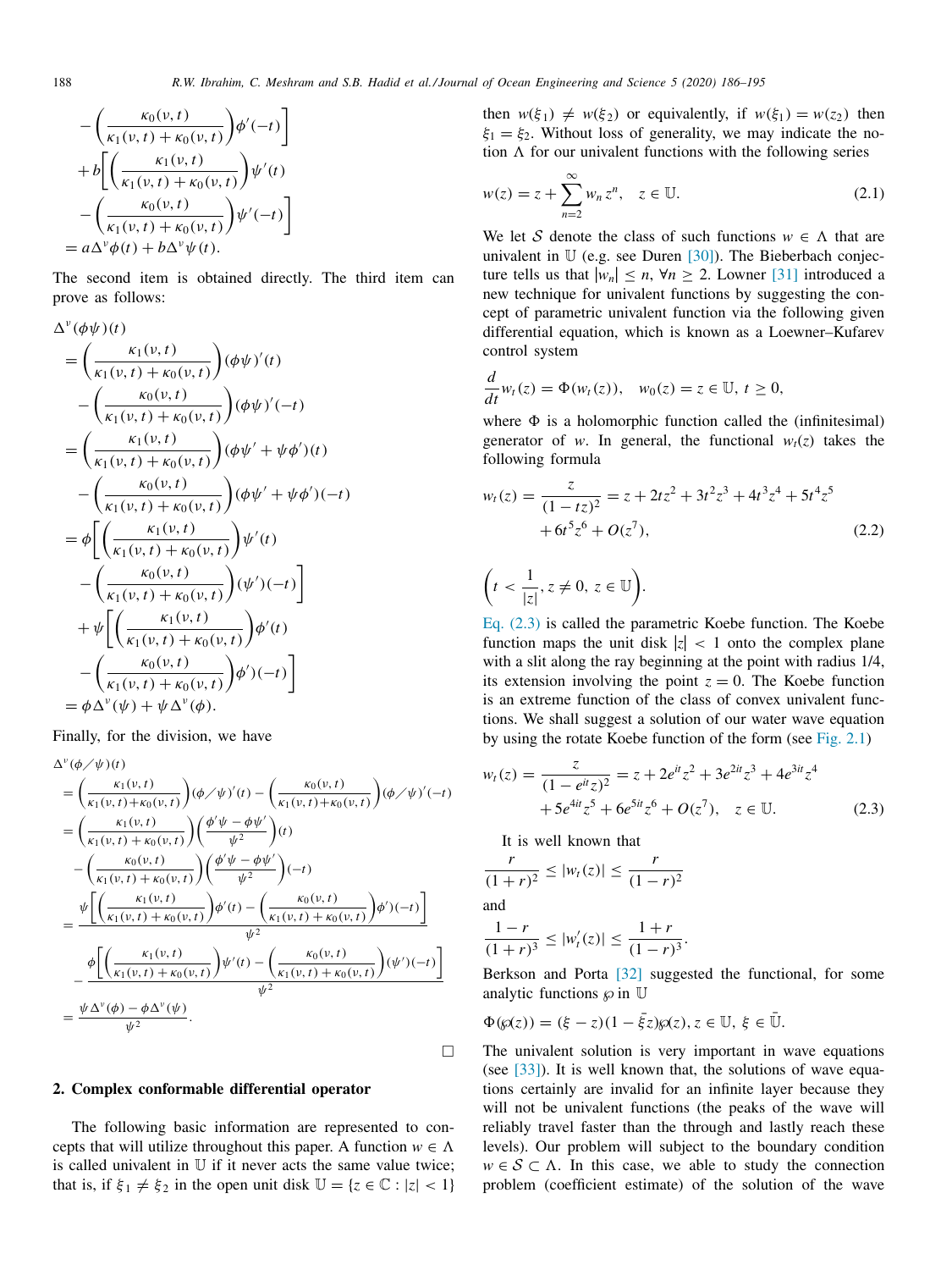

Fig. 2.1. Real and imaginary 3D-  $w_t(z) = \frac{z}{(1 - e^{it}z)^2}$ .

equation by discussing the corresponding connection problem of  $w \in S$ . We extend the definition (1.5) to the z-plane.

**Definition 2.1.** For a function  $w(z) \in \Lambda$ , and a constant  $v \in [0, 1]$ , we formulate the symmetric conformable differential operator as follows:

$$
\Delta^{0\nu} w(z) = w(z)
$$
  
\n
$$
\Delta^{\nu} w(z) = \left(\frac{\kappa_1(\nu, z)}{\kappa_1(\nu, z) + \kappa_0(\nu, z)}\right) z w'(z)
$$
  
\n
$$
- \left(\frac{\kappa_0(\nu, z)}{\kappa_1(\nu, z) + \kappa_0(\nu, z)}\right) z w'(-z)
$$
  
\n
$$
= \left(\frac{\kappa_1(\nu, z)}{\kappa_1(\nu, z) + \kappa_0(\nu, z)}\right) \left(z + \sum_{n=2}^{\infty} n w_n z^n\right)
$$
  
\n
$$
- \left(\frac{\kappa_0(\nu, z)}{\kappa_1(\nu, z) + \kappa_0(\nu, z)}\right) \left(-z + \sum_{n=2}^{\infty} n(-1)^n w_n z^n\right)
$$
  
\n
$$
= z + \sum_{n=2}^{\infty} n\left(\frac{\kappa_1(\nu, z) + (-1)^{n+1} \kappa_0(\nu, z)}{\kappa_1(\nu, z) + \kappa_0(\nu, z)}\right) w_n z^n
$$
  
\n
$$
:= z + \sum_{n=2}^{\infty} w_n z^n,
$$
  
\n
$$
W_n := n\left(\frac{\kappa_1(\nu, z) + (-1)^{n+1} \kappa_0(\nu, z)}{\kappa_1(\nu, z) + \kappa_0(\nu, z)}\right) w_n
$$
 (2.4)

for the second fractional derivative, we calculate it as follows:

$$
\Delta^{2\nu} w(z) = \Delta^{\nu} [\Delta^{\nu} w(z)] = \Delta^{\nu} [z + \sum_{n=2}^{\infty} W_n z^n]
$$
  
\n
$$
= \left(\frac{\kappa_1(\nu, z)}{\kappa_1(\nu, z) + \kappa_0(\nu, z)}\right) \left(z + \sum_{n=2}^{\infty} n W_n z^n\right)
$$
  
\n
$$
- \left(\frac{\kappa_0(\nu, z)}{\kappa_1(\nu, z) + \kappa_0(\nu, z)}\right) \left(-z + \sum_{n=2}^{\infty} n(-1)^n W_n z^n\right)
$$
  
\n
$$
= z + \sum_{n=2}^{\infty} n \left(\frac{\kappa_1(\nu, z) + (-1)^{n+1} \kappa_0(\nu, z)}{\kappa_1(\nu, z) + \kappa_0(\nu, z)}\right) W_n z^n
$$
  
\n
$$
= z + \sum_{n=2}^{\infty} n^2 \left(\frac{\kappa_1(\nu, z) + (-1)^{n+1} \kappa_0(\nu, z)}{\kappa_1(\nu, z) + \kappa_0(\nu, z)}\right)^2 w_n z^n
$$

In general, we compute the *k*th fractional derivative as follows:

$$
\Delta^{kv} w(z) = \Delta^v [\Delta^{(k-1)v} w(z)]
$$
  
=  $z + \sum_{n=2}^{\infty} n^k \bigg( \frac{\kappa_1(\nu, z) + (-1)^{n+1} \kappa_0(\nu, z)}{\kappa_1(\nu, z) + \kappa_0(\nu, z)} \bigg)^k w_n z^n.$ 

so that  $\kappa_1(\nu, z) \neq -\kappa_0(\nu, z)$ ,

$$
\lim_{\nu \to 0} \kappa_1(\nu, z) = 1, \quad \lim_{\nu \to 1} \kappa_1(\nu, z) = 0, \quad \kappa_1(\nu, z) \neq 0,
$$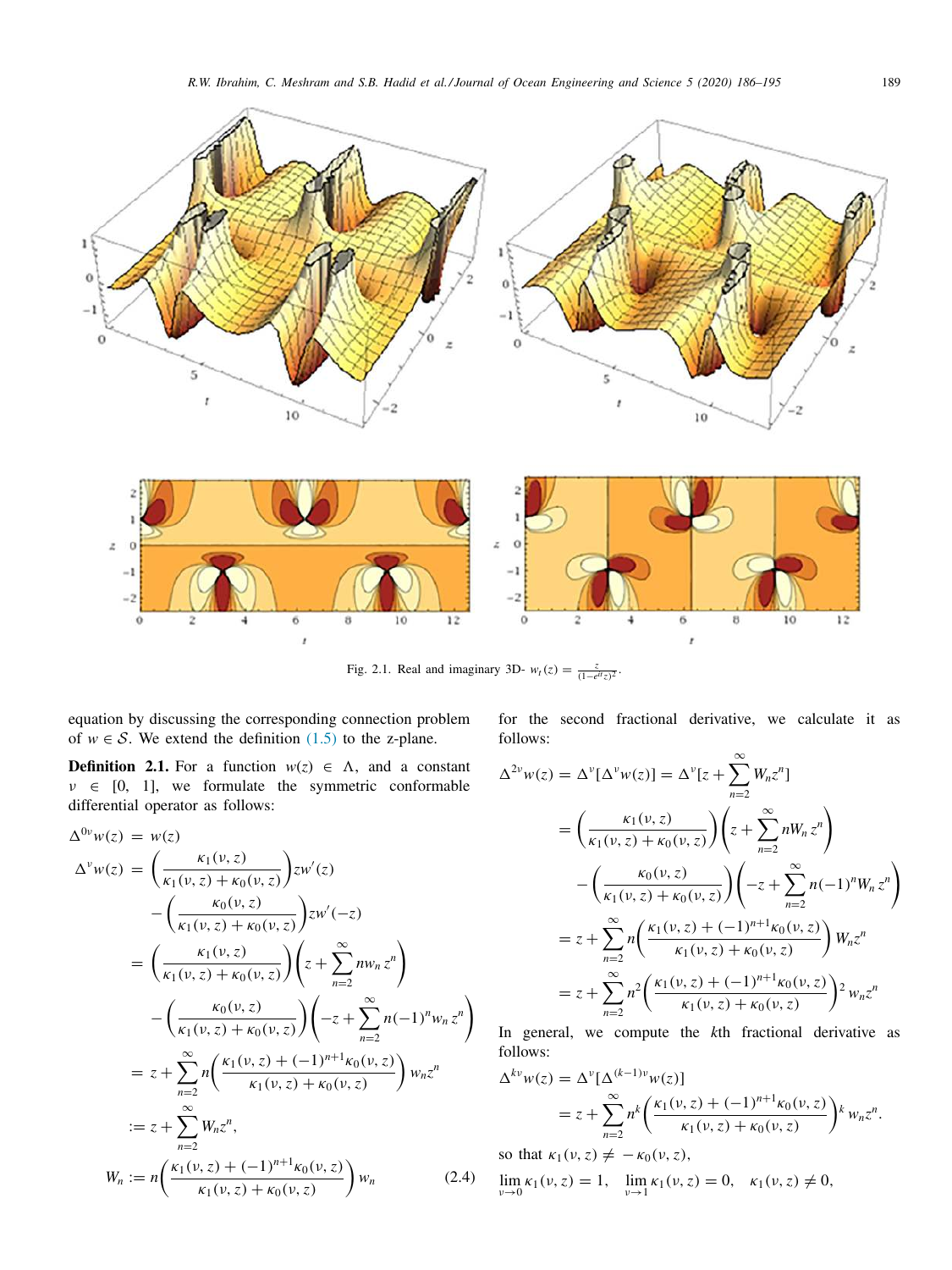

$$
\forall z \in \mathbb{U}, \ \nu \in (0,1),
$$

and

$$
\lim_{\nu \to 0} \kappa_0(\nu, z) = 0, \quad \lim_{\nu \to 1} \kappa_0(\nu, z) = 1, \quad \kappa_0(\nu, z) \neq 0, \n\forall z \in \mathbb{U} \quad \nu \in (0, 1).
$$

It is clear that when  $k = 0$ , we have

$$
\Delta^0 w(z) = z + \sum_{n=2}^{\infty} w_n z^n = w(z), \quad z \in \mathbb{U}.
$$

Moreover, in terms of the convolution product (\*) of analytic functions,  $\Delta^{kv}w(z)$ ,  $z \in \mathbb{U}$  reduces to the formula

$$
\Delta^v w(z) = \left( z + \sum_{n=2}^{\infty} n^k \left( \frac{\kappa_1(v, z) + (-1)^{n+1} \kappa_0(v, z)}{\kappa_1(v, z) + \kappa_0(v, z)} \right) \right) z^n
$$
  
 
$$
* \left( z + \sum_{n=2}^{\infty} w_n z^n \right).
$$

For example (see Fig. 2.2),

$$
\Delta^{0.25} \left( \frac{z}{(1 - e^{it} z)^2} \right)_z
$$
  
= z + 4e^{(it)} z^2 - 8/3e^{(it)} z^{(5/2)} + ((8e^{(it)})/9 + 9e^{(2it)}) z^3  
- 8/27e^{(it)} z^{(7/2)} + ((8e^{(it)})/81 + 16e^{(3it)}) z^4  
- 8/243(e^{(it)} (1 + 324e^{(2it)})) z^{(9/2)} + ((8e^{(it)})/729

+32/9
$$
e^{(3it)}
$$
 + 25 $e^{(4it)}$ ) $z^5$   
-(8( $e^{(it)}$ (1 + 324 $e^{(2it)}$ )) $z^{(11/2)}$ )/2187 +  $O(z^6)$  (2.5)

and with respect to *t*, we obtain

$$
\Delta^{0.25}\left(\frac{z}{(1-e^{it}z)^2}\right)_t
$$
\n=  $(2ie^{(-it)}(\sqrt{(t)}+3e^{(2it)})z^2)/(\sqrt{(t)}+3)$   
\n+  $(6ie^{(-2it)}(\sqrt{(t)}+3e^{(4it)})z^3)/(\sqrt{(t)}+3)$   
\n+  $(12ie^{(-3it)}(\sqrt{(t)}+3e^{(6it)})z^4)/(\sqrt{(t)}+3)$   
\n+  $(20ie^{(-4it)}(\sqrt{(t)}+3e^{(8it)})z^5)/(\sqrt{(t)}+3)$   
\n+  $(30ie^{(-5it)}(\sqrt{(t)}+3e^{(10it)})z^6)/(\sqrt{(t)}+3)+O(z^7)$  (2.6)

In the similar manner of Proposition 1.3, we have the following result:

**Proposition 2.2.** *Let*  $0 < v < 1$  *and the complex symmetric conformable differential operator*  $\Delta^{\nu}$  *be given as in (2.4). Consider two functions*  $w, u \in \Lambda$ *. Then* 

1.  $\Delta^{\nu}(aw + bu) = a\Delta^{\nu}w + b\Delta^{\nu}u$ ; for all  $a, b \in \mathbb{C}$ ; 2.  $\Delta^{\nu}(\kappa) = 0$ , for all  $\kappa \in \mathbb{C}$ ; 3.  $\Delta^{\nu}(wu) = w \Delta^{\nu}(u) + u \Delta^{\nu}(w);$ 4.  $\Delta^{\nu}(w \mid u) = \frac{u \Delta^{\nu}(w) - w \Delta^{\nu}(u)}{u^2}$ ; where  $u \neq 0$ .

We proceed to formulate the following problem: Let  $0 < v < 1$  be the fractional order power, *z* be a 2D domain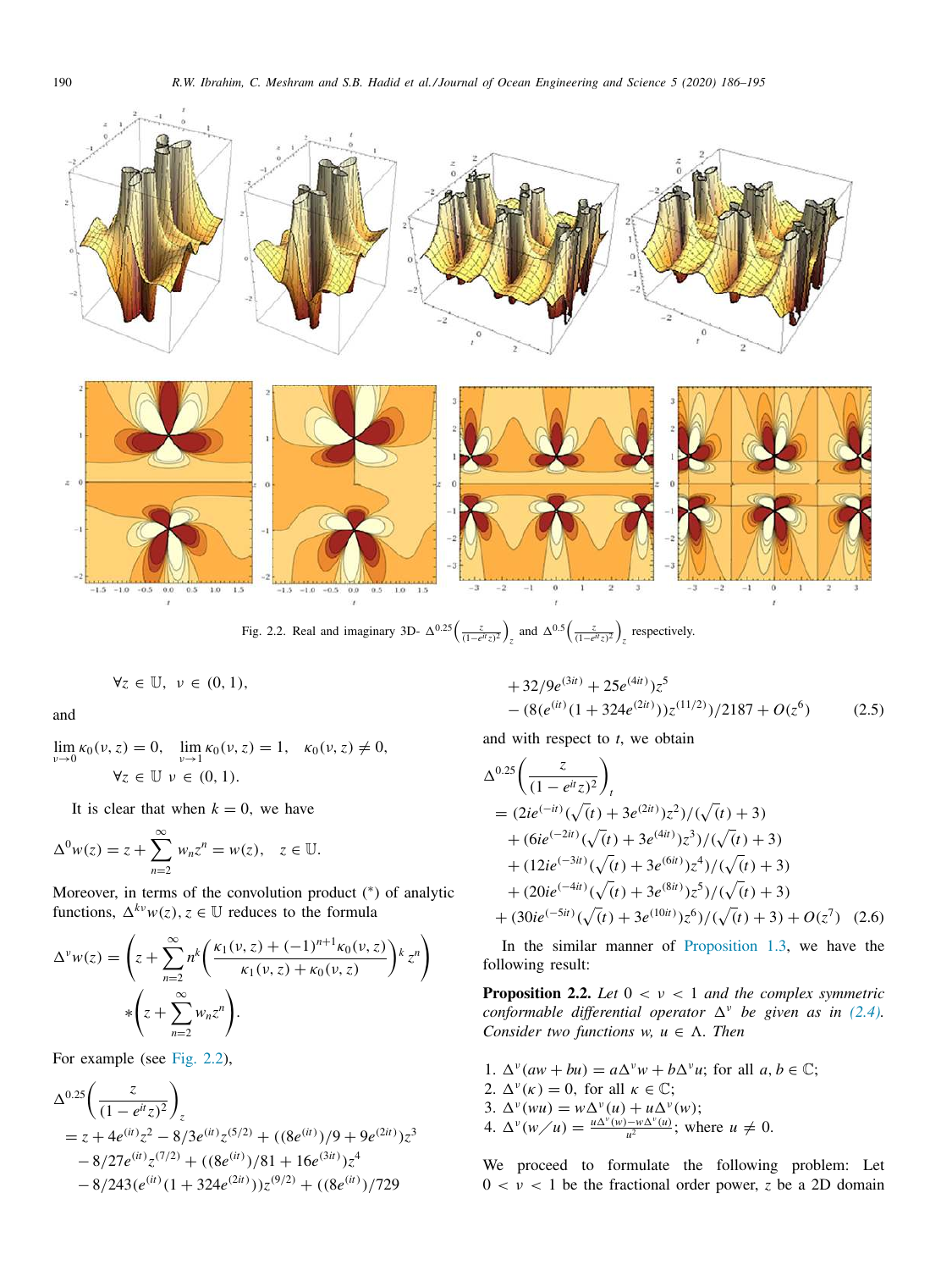in the open unit disk U, while *t* be the time in its dimensions form and  $w_t(z)$  be a complex wave amplitude. The functional  $\Phi$  acts as the nonlinear formula of the water wave under consideration. Moreover, the 2D fractional complex conformable Ginzburg–Landau equation is formulated by

$$
i \Delta_t^v w_t(z) + A \Delta_z^{2v} w_t(z) = i \Phi(w_t(z)), \quad A \in \mathbb{C}
$$
 (2.7)

and by letting  $A = i$ , we have the 2D-FCCGL

$$
\Delta_t^v w_t(z) + \Delta_z^{2v} w_t(z) = \Phi(w_t(z)),\tag{2.8}
$$

where

$$
\Delta_t^v w_t(z) = \left(\frac{\kappa_1(v,t)}{\kappa_1(v,t) + \kappa_0(v,t)}\right) w'_t(z) - \left(\frac{\kappa_0(v,t)}{\kappa_1(v,t) + \kappa_0(v,t)}\right) w'_{(-t)}(z)
$$

and

$$
\Delta_z^{2\nu} w_t(z) = \Delta^{\nu} [\Delta^{\nu} w_t(z)] = \Delta^{\nu} \left[ z + \sum_{n=2}^{\infty} W_n z^n \right]
$$
  
=  $z + \sum_{n=2}^{\infty} n^2 \left( \frac{\kappa_1(\nu, z) + (-1)^{n+1} \kappa_0(\nu, z)}{\kappa_1(\nu, z) + \kappa_0(\nu, z)} \right)^2 w_n z^n.$ 

Moreover, we consider a fractional functional  $\Phi(w_t(z))$  based on a bilinear transformation in the open unit disk. The conformable functions  $\kappa_0$  and *i* are given in the following shape

$$
\kappa_0(\nu, t) = \nu t^{1-\nu}, \quad \kappa_0(\nu, z) = \nu z^{1-\nu}
$$
  
and

$$
\kappa_1(\nu, t) = (1 - \nu)t^{\nu}, \quad \kappa_0(\nu, z) = (1 - \nu)z^{\nu}
$$

for all  $z \in \mathbb{U}$  and  $t \in (0, \infty)$ . In this place, we note that Eq.  $(2.8)$  is a modification style of Eq.  $(1.2)$ , by combining the 2-D axis in z-plane. Therefore, we select  $A = B = i$ .

Our methodology is based on the idea of majorization of connection problems (coefficients estimate). For  $h(z) = \sum_{n=0}^{\infty} a_n z^n$  $\sum_{n} \ell_n z^n$  and  $\hbar(z) = \sum_{n} b_n z^n$ ,  $b_n \ge 0$  for all  $n \ge 0$  we have  $h \ll \hbar$  if and only if  $\vert \overline{\ell_n} \vert \leq \mathfrak{b}_n$ . In this place, we note that there is a sound connection between majorization and subordination  $(f\prec g)$  in the geometric function theory. It has been shown that, under some conditions the subordination becomes the majorization. Furthermore, the majorization is represented to the upper bound of solutions of differential equations. We shall use this method to approximate the solution of Eq.  $(2.8)$  to well known functions. The advantageous of the approximation are firstly, for distinguishing objective functions, where the approximation method studies how fixed known functions can be approximated by a certain class of functions that often have required properties. Secondly, the objective function, say it  $\Sigma$ , may be unidentified; instead of a usual express, only a set of points of the form  $(x, \Sigma(x))$  is supplied. Subject to the association of the domain and codomain of  $\Sigma$ , numerous approaches for approximating g may be appropriate. For example, if  $\Sigma$ is any type of operations (differential, integral or linear operators) on the z - plane, methods of geometric function theory can be utilized (approximation by using convex classes of analytic functions [34], subordination and superordination methods [35], or majorization by using connection problem [36]).

#### **3. Analytic solutions**

In this section, we proceed to construct the analytic solutions of the wave Eq. (2.8). An analytic solution  $w_t(z)$ of (2.8) is called attractive analytic solution if and only if the term  $\Delta_{\tau}^{\nu} w_t(z) + \Delta_{z}^{2\nu} w_t(z)$  is majorized by the functional  $\Phi(w_t(z))$ , that is  $|c_n| \leq \varphi_n$ , where  $\Delta_\tau^v w_t(z) + \Delta_z^{2v} w_t(z) = \sum c_n z^n$  and  $\Phi(w) = \sum \varphi_n z^n$ ,  $\varphi > 0$ ,  $\forall n$ . Since the left hand of Eq. (2.8) involves a fractional power in terms of  $0 < v < 1$  therefore, the Berkson–Porta functional  $\Phi(w_t(z)) = (\xi - z)(1 - \bar{\xi}z)w_t(z), z \in \mathbb{U}$  does not satisfy the majority condition because of vanishing the fractional power terms. Thus, we suggest a fractional functional  $\Phi(w_t(z))$  in terms of the general bilinear transformation

$$
J^{\beta}(z) = \left(\frac{1+\zeta z}{1-\xi z}\right)^{\beta}, \quad z \in \mathbb{U}, \ \zeta, \xi \in \bar{\mathbb{U}}, \ \beta \in [0, \infty).
$$

Based on the definition of  $J^{\beta}(z)$ , we formulate the functional  $\Phi(w_t(z))$  as follows:

$$
\Phi^{\nu}(w_t(z)) = \left(\frac{1+\sqrt{z}}{1-z}\right)^{\nu} w_t(z),\tag{3.1}
$$

$$
(z \in \mathbb{U}, \, 0 < \nu < 1, \, \zeta = \frac{1}{\sqrt{z}}, \, \xi = 1\big),
$$

having the expansions, with the help of Wolfram Alpha– Mathematica 12.00 (see Fig. 3.1)

$$
\left(\frac{1+\sqrt{z}}{1-z}\right)^{0.25} w_t(z)
$$
\n= z + 0.25z<sup>3/2</sup> + z<sup>2</sup> (0.15625 + 2e<sup>it</sup>)  
\n+ z<sup>5/2</sup> (0.117188 + 0.5e<sup>(it)</sup>) + z<sup>3</sup> (0.0952148  
\n+ 0.3125e<sup>(it)</sup> + 3e<sup>(2it)</sup>) + z<sup>(7/2)</sup> (0.0809326  
\n+ 0.234375e<sup>(it)</sup> + 0.75e<sup>(2it)</sup>)  
\n+ z<sup>4</sup> (0.070816 + 0.19043e<sup>(it)</sup> + 0.46875e<sup>(2it)</sup> + 4e<sup>(3it)</sup>)  
\n+ z<sup>(9/2)</sup> (0.0632286 + 0.161865e<sup>(it)</sup> + 0.351563e<sup>(2it)</sup> + e<sup>(3it)</sup>)  
\n+ z<sup>5</sup> (0.0573009 + 0.141632e<sup>(it)</sup> + 0.285645e<sup>(2it)</sup>  
\n+ 0.625e<sup>(3it)</sup> + 5e<sup>(4it)</sup>) + z<sup>(11/2)</sup> (0.0525258 + 0.126457e<sup>(it)</sup>  
\n+ 0.242798e<sup>(2it)</sup> + 0.46875e<sup>(3it)</sup> + 1.25e<sup>(4it)</sup>) + O(z<sup>6</sup>)  
\n(3.2)

Eq. (3.2) can be approximated by taking the total sum of roots with respect to the parametric coefficients in terms of *t* as follows

$$
\Phi^{0.25}(w_t(z)) \approx z + 0.25z^{(3/2)} + 9.5z^2 + 9.5z^{(5/2)} + 12.5z^3 \n+ 12.5z^{(7/2)} + 12.5z^4 + 18.5z^{(9/2)} + 19.0z^5 \n+ 19.0z^{(11/2)} + O(z^6)
$$
\n(3.3)

Similarly, we have

$$
\left(\frac{1+\sqrt{z}}{1-z}\right)^{0.5} w_t(z)
$$
  
=  $z + z^{(3/2)}/2 + (3/8 + 2e^{(it)})z^2$   
+  $(5/16 + e^{(it)})z^{(5/2)} + ((3e^{(it)})/4 + 3e^{(2it)} + 35/128)z^3$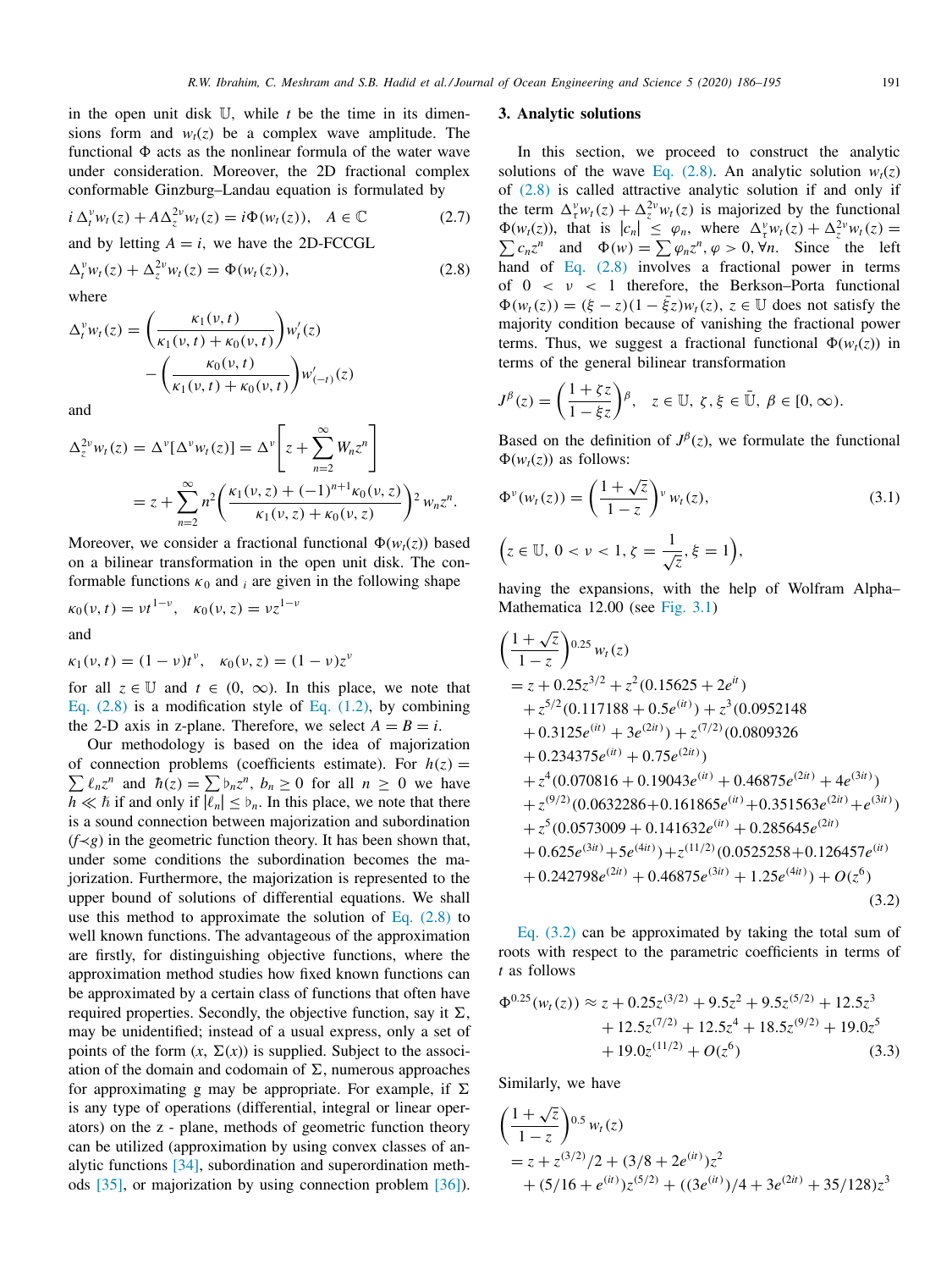

Fig. 3.1. Real and imaginary 3D plot of  $\Phi^{\nu}(w_t(z))$  for  $\nu = 0.25$  and  $\nu = 0.5$ , respectively.

$$
+((5e^{(it)})/8+3/2e^{(2it)}+63/256)z^{(7/2)}+((35e^{(it)})/64+9/8e^{(2it)}+4e^{(3it)}+231/1024)z^4+((63e^{(it)})/128+15/16e^{(2it)}+2e^{(3it)}+429/2048)z^{(9/2)}+((231e^{(it)})/512+105/128e^{(2it)}+3/2e^{(3it)}+5e^{(4it)}+6435/32768)z^5+((429e^{(it)})/1024+189/256e^{(2it)}+5/4e^{(3it)}+5/2e^{(4it)}+12155/65536)z^{(11/2)}+O(z^6)
$$
(3.4)

and its approximation

$$
\Phi^{0.5}(w_t(z)) \approx z + z^{(3/2)}/2 + 9.5z^2 + 9.5z^{(5/2)} + 9.5z^3
$$
  
+ 12.5z<sup>(7/2)</sup> + 17.5z<sup>4</sup> + 17.5z<sup>(9/2)</sup>  
+ 24z<sup>5</sup> + 24z<sup>11/2</sup> + O(z<sup>6</sup>) (3.5)

**Proposition 3.1.** *Consider the wave Eq. (2.8) with the fractional functional*  $\Phi^{\nu}(w_t(z))$ ,  $\nu \in (0, 1)$  *given in* (3.1). *Then the rotated Koebe function*  $w_t(z) = \frac{z}{(1-e^{it}z)^2}$  *is an attractive solution for (2.8).*

**Proof.** By the symmetric behavior of  $\Delta^{\nu}$ , we study two cases when  $v = 0.25$  and  $v = 0.5$ . A computation implies that

$$
\Delta_t^{0.25} \frac{z}{(1 - e^{it}z)^2} + \Delta_z^{2(0.25)} \frac{z}{(1 - e^{it}z)^2}
$$
\n
$$
= \Delta_t^{0.25} \frac{z}{(1 - e^{it}z)^2} + \Delta_z^{0.25} (\Delta_z^{0.25} \frac{z}{(1 - e^{it}z)^2})
$$
\n
$$
= 3/(3 + \sqrt{(t)})d/(dt)(z/(1 - e^{(it)}z)^2)
$$
\n
$$
- \sqrt{(t)}/(3 + \sqrt{(t)})d/(dt)z/(1 - e^{(-it)}z)^2
$$
\n
$$
+ \Delta_z^{0.25}((3/(3 + z^{0.5})) * (z) * (d/dz)(z/(1 - e^{(it)}z)^2)
$$
\n
$$
- (z^{0.5}/(3 + z^{0.5})) (z)(d/dz)(-z/(1 + e^{(it)}z)^2))
$$
\n
$$
\approx z + 2.5z^2 + 2z^3 + 2z^4 + 5.5z^{(9/2)} + 2z^5 + 5.5z^{(11/2)} + O(z^6)
$$
\n(3.6)

Comparing Eqs.  $(3.3)$  and  $(3.6)$ , we conclude that  $\Delta_t^{0.25} \frac{z}{(1-e^{it}z)^2} + \Delta_z^{2(0.25)} \frac{z}{(1-e^{it}z)^2}$  is majorized by the function  $\Phi^{0.25}(w_t(z))$ . Similarly, when  $v = 0.5$ , we find that

$$
\Delta_t^{0.5} \frac{z}{(1 - e^{it}z)^2} + \Delta_z^{2(0.5)} \frac{z}{(1 - e^{it}z)^2}
$$
\n
$$
= \Delta_t^{0.5} \frac{z}{(1 - e^{it}z)^2} + \Delta_z^{0.5} \left( \Delta_z^{0.5} \frac{z}{(1 - e^{it}z)^2} \right)
$$
\n
$$
= z + z^{(3/2)}/2 + (3/8 + 2e^{(it)})z^2 + (5/16 + e^{(it)})z^{(5/2)}
$$
\n
$$
+ ((3e^{(it)})/4 + 3e^{(2it)} + 35/128)z^3 + ((5e^{(it)})/8
$$
\n
$$
+ 3/2e^{(2it)} + 63/256)z^{(7/2)} + ((35e^{(it)})/64 + 9/8e^{(2it)}
$$
\n
$$
+ 4e^{(3it)} + 231/1024)z^4 + ((63e^{(it)})/128 + 15/16e^{(2it)}
$$
\n
$$
+ 2e^{(3it)} + 429/2048)z^{(9/2)} + ((231e^{(it)})/512
$$
\n
$$
+ 105/128e^{(2it)} + 3/2e^{(3it)} + 5e^{(4it)} + 6435/32768)z^5
$$
\n
$$
+ ((429e^{(it)})/1024 + 189/256e^{(2it)} + 5/4e^{(3it)} + 5/2e^{(4it)}
$$
\n
$$
+ 12155/65536)z^{(11/2)} + O(z^6)
$$
\n
$$
\approx z + z^{(3/2)}/2 + 9.5z^2 + 9.5z^{(5/2)} + 9.5z^3 + 12.7z^{(7/2)}
$$
\n
$$
+ 17.6z^4 + 17.5z^{(9/2)} + 24z^5 + O(z^6)
$$
\n(3.7)

Thus,  $\Delta_t^{0.5} \frac{z}{(1-e^{it}z)^2} + \Delta_z^{2(0.5)} \frac{z}{(1-e^{it}z)^2}$  is majorized by the function  $\Phi^{0.5}(w_t(z))$ . And it is true for all  $0 < v < 1$ .

**Proposition 3.2.** *Consider the wave Eq. (2.8) with the fractional functional*  $\Phi^{\nu}(w_t(z))$ ,  $\nu \in (0, 1]$  *given in* (3.1). *Then there is a probability measure*  $\mu$  *on*  $(\partial \mathbb{U})^2$ *, for*  $\nu \rightarrow 1$  *such that*  $\int_{(\partial \mathbb{U})^2} \Phi(z) d\mu$  *exists.* 

**Proof.** Let  $\rho, \rho \in \partial \mathbb{U}$  such that  $\rho = 1/\sqrt{z}, |z| < 1$  then  $|\rho| = 1$  and

$$
\left(\frac{1+\rho z}{1+\rho z}\right)^{\nu} = \frac{(1+z^{0.5})^{\nu}}{1+\rho z} \cdot \frac{1}{(1+\rho z)^{\nu-1}}, \nu \to 1
$$
\n
$$
\ll \frac{(1+z^{0.5})^{\nu}}{1-z} \cdot \frac{1}{(1-z)^{\nu-1}}
$$
\n
$$
= \left(\frac{1+z^{0.5}}{1-z}\right)^{\nu}, \quad \nu \to 1.
$$
\n(3.8)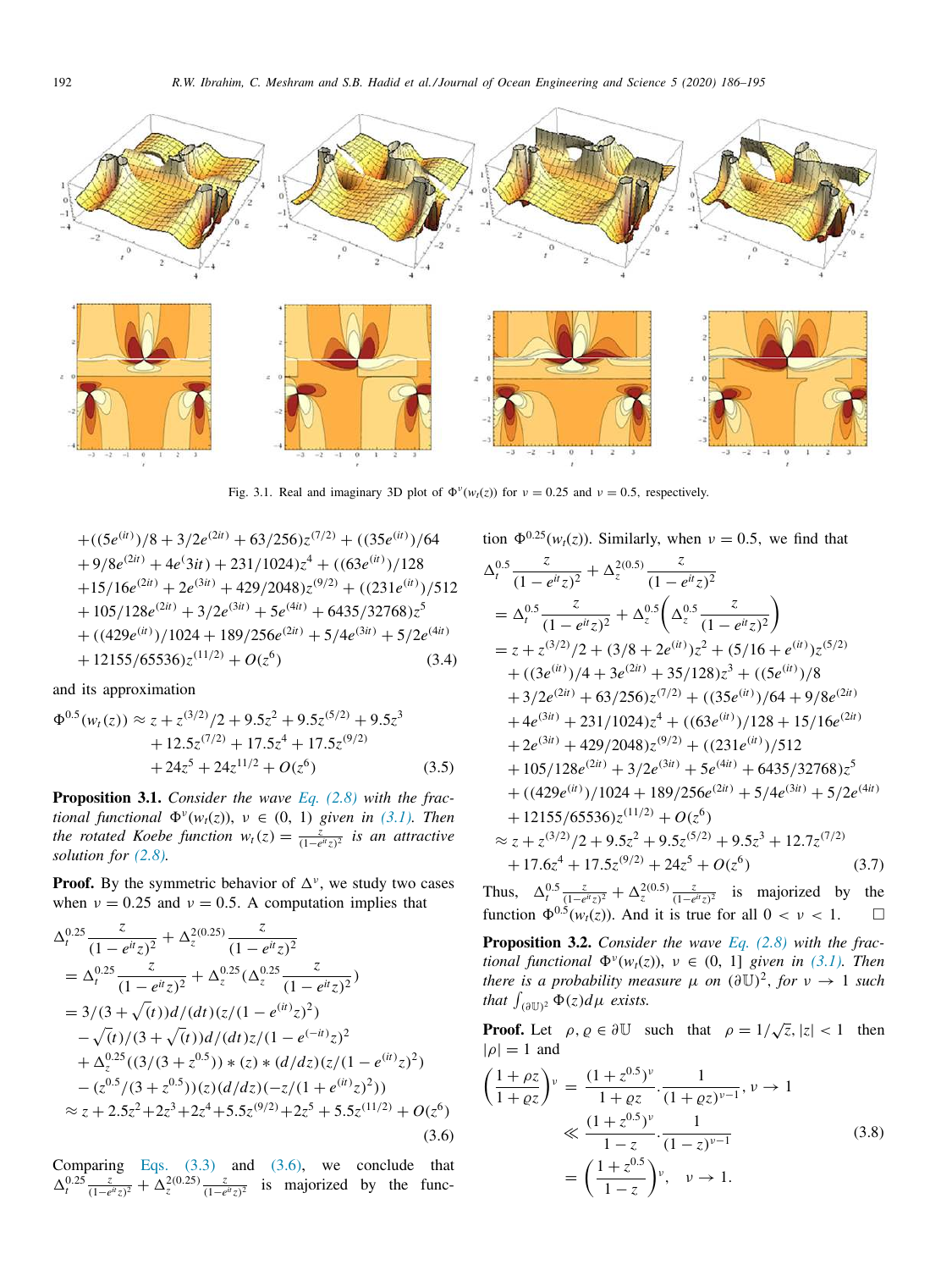

Fig. 3.2. From the left: the behavior of solutions for the original wave equation when  $v = 1$ , followed by the solution of Eq. (1.2) with  $v = 0.5$  and the last graph is about the solution of Eq. (2.8) for  $v = 0.5$ 

Table 3.1

A comparison of solutions with respect to Kinetic & Potential energy (the unit is in Joules) (for  $v = 0.5$ ,  $t \in (0, 1)$ ) and mass=100 g

| Kinetic En. | Potential En. | Total $En.(J)$ |
|-------------|---------------|----------------|
| 0.09        | 0.008         | 0.1            |
| 0.029       | 0.071         | 0.1            |
| 0.05        | 0.05          | 0.1            |
|             |               |                |

In view of Theorem 1.11 in [37], the  $\left(\frac{1+\rho z}{1+\rho z}\right)$ 1+̺*z*  $\big)$ <sup>v</sup> admits a probability measure  $\mu$  in  $(\partial \mathbb{U})^2$  achieving

$$
\phi(z) = \int_{(\partial \mathbb{U})^2} \left( \frac{1 + \rho z}{1 + \varrho z} \right)^{\nu} d\mu(\rho, \varrho), \quad z \in \mathbb{U}.
$$

Then according to Proposition 3.1, there is a constant  $\kappa$ (diffusion constant) satisfying

$$
\int_{(\partial \mathbb{U})^2} \left(\frac{1+\rho z}{1+\varrho z}\right)^{\nu} d\mu(\rho, \varrho)
$$
\n
$$
= \kappa \int_{(\partial \mathbb{U})^2} \left(\frac{1+\rho z}{1-\varrho z}\right)^{\nu} w_t(z) d\mu(\rho, \varrho), \quad z \in \mathbb{U}
$$
\nor  $\phi(z) = \kappa \int_{(\partial \mathbb{U})^2} \Phi(z) d\mu(\rho, \varrho)$  exists.

Table 1 together with Fig. 3.2 show the comparison among the solution of original wave equation, 2D- FCGL(see Eq.  $(1.2)$  and 2D- FCCGL(see Eq.  $(2.8)$ ). Note that the



Fig. 3.3. The algorithm of analytic solution of Eq. (2.8).

solution of (1.2) is given by the gamma function  $(\Gamma(\nu))$  while the solution of  $(2.8)$  is given by  $exp(v)$ . Our comparison is based on finding the energy of the wave for each case. The steps of Algorithm is given in Fig. 3.3.

#### *3.1. Achievements in ocean engineering*

The solution of 3D wave equation in  $(2.8)$  achieves important sectors of ocean engineering. The newest realizations correspond to improvements of stability, energy conservation,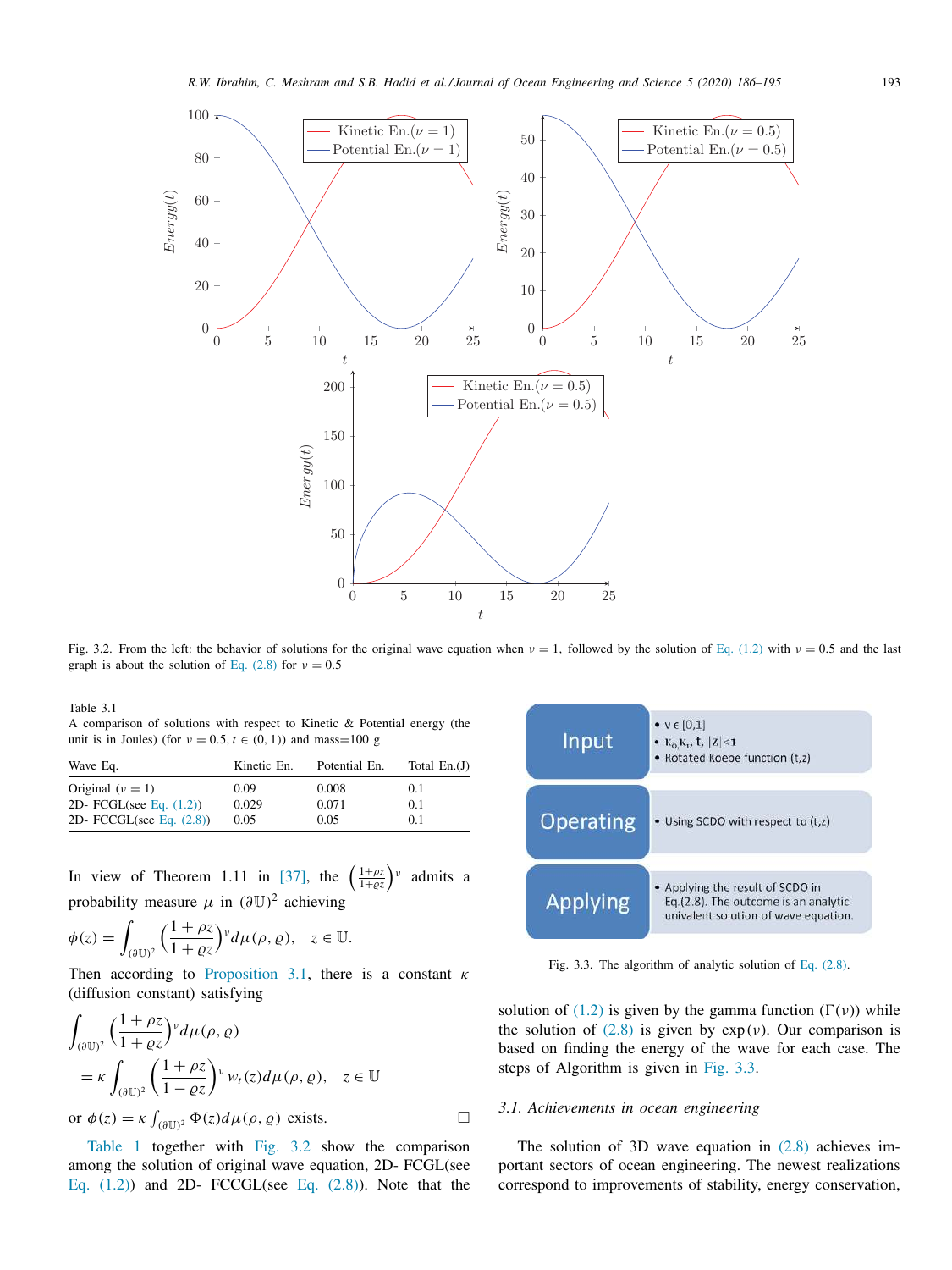accuracy, boundary conditions and upgraded models of surface tension, multiphase flows, fluid-structure interactions, etc. Notwithstanding the progressions of this equation has made, numerous important features quiet continue to be not systematically determined. Examples of such remaining unresolved problems, omit stability, convergence, adaptability, boundary conditions and consistency or conservation. The stability problem is of critical significance for the stable and reliable application of particle systems to engineering problems involving those come across in ocean engineering. Precisely, the numerical uncertainties related to particle approaches considered into two major groups of rank insufficiency and stress state instabilities. The rank insufficiency variability connected to spurious singular or zero-energy styles happening when the field variables and their derivatives calculated at the same calculation points. In the recent equation, we have equality in both the kinetic and potential energies (see Table 1). Other issues in different ways depend on the conclusion of the energy; for example, the accuracy has a deep connection with the value of the energy (high energy⇔ high accuracy).

Another factor can recognize is that the improvement of boundary conditions. Adam et al. [38] offered a general wall boundary condition, which properly inflicts no-slip conditions even for complex geometries. Notwithstanding being comparatively simple for application, presentation of mirror elements may chief to imprecisions in the convergence of differential operator simulations (see [39]). A more preferred and new approach is connected to growth of so-called semi-analytical boundary conditions. The recent method implies analytic solutions in the open unit disk (the boundary is equal to 1), which means the improvement of the dynamic boundary condition of the wave equation. This type of boundary condition can be classified under the solid boundary condition (conservative of volume, energy and momentum) in wave equations.

## *3.2. Future works in ocean engineering*

The stability of this method is likewise desired to be improved by modification of differential operator schemes, such as Laplacian, gradient, Poisson and other useful operators, agreeing with the expressions that straight, perform in the careful leading equations, or done by applications of higher-order correct numerical solution processes. As for accuracy, in spite of major developments, the issue of un-physical pressure fluctuations relics to be not completely determined. Additional improvements in accuracy estimated to achieve obligations to the deep and careful investigations that are actuality lead in this area.

## **4. Conclusion**

Encouraged by using the analytic representation method, in the current analysis, we have considered a 2D- class of water wave equations in a complex domain. This class is included a symmetric conformable differential operator for time and space variables. We formulated new symmetric conformable operators (real and complex). We discussed some of the basic properties of these operators. The analytic solution is offered by using the memorization concept. The showed that 2D- FCCGL(see Eq. (2.8)) has equaled Kinetic and Potential energy, this is because of the symmetric operator.

In the sequel, we used Mathematica 12.0.0 (2019) to obtain all our numerical computations.

## **Funding**

The work here is supported by the University Ajman grant: 2019-IRG-HBS-11.

#### **Declaration of Competing Interest**

The authors declare no conflict of interest.

# **Acknowledgements**

The author would like to thank both anonymous reviewers and editor for their helpful advice. The author declares that there is no conflict of interest.

#### **References**

- [1] A. Geyer, J. Nonlinear Math. Phys. 22 (4) (2015) 545–551.
- [2] N. Kadkhoda, H. Jafari, Optik 139 (2017) 72–76.
- [3] O. Tasbozan, et al., Ocean Eng. 161 (2018) 62–68.
- [4] A. Ali, A.R. Seadawy, D. Lu, Open Phys. 16 (1) (2018) 219–226.
- [5] D. Lu, A.R. Seadawy, A. Ali, Results Phys. 13 (2019) 102–177.
- [6] M. Merdan, A. Gökdogan, A. Yildirim, S.T. Mohyud-Din, Int. J. Numerical Methods Heat Fluid Flow 23 (5) (2013) 927–940.
- [7] S. Mohyud-Din, A. Yíldírím, Y. Gulkanat, Int. J. Numerical Methods Heat Fluid Flow 22 (2) (2012) 243–250.
- [8] A. Yíldírím, S.T. Mohyud-Din, Chin. Phys. Lett. 27 (9) (2010) 090501.
- [9] X.-J. Yang, D. Baleanu, Y. Khan, S.T. Mohyud-Din, Roman. J. Phys. 59 (1–2) (2014) 36–48.
- [10] M. Merdan, A. Gökdoğan, A. Yíldírím, S.T. Mohyud-Din, Abstr. Appl. Anal. 2012 (2012). Hindawi
- [11] M. Shakeel, Q.M. Ul-Hassan, J. Ahmad, T. Naqvi, Adv. Math. Phys. 2014 (2014).
- [12] U. Hassan, Q. Mahmood, S.T. Mohyud-Din, Int. J. Biomath. 9 (02) (2016) 1650026.
- [13] Mohyud-Din, M.I. Syed, S. Hassan, Entropy 17 (10) (2015) 6925-6936.
- [14] Mohyud-Din, S. Tauseef, M.A. Noor, K.I. Noor, Math. Probl. Eng. 2009  $(2009)$
- [15] S. Bibi, S.T. Mohyud-Din, U. Khan, N. Ahmed, Results Phys. 7 (2017) 4440–4450.
- [16] R.W. Ibrahim, Abstr. Appl. Anal. 2012 (2012). Hindawi
- [17] R. Ibrahim, Entropy 15 (10) (2013) 4188–4198.
- [18] R.W. Ibrahim, SN Appl. Sci. 1 (9) (2019) 1126.
- [19] R.W. Ibrahim, Boletim da Sociedade Paranaense de Matemática 38 (2) (2020) 89–99.
- [20] R.W. Ibrahim, J.M. Jahangiri, AIMS Math. 4 (6) (2019) 1582-1595.
- [21] R.W. Ibrahim, Abstr. Appl. Anal. 2012 (2012) 15. Hindawi, 2012:ID 814759
- [22] M.S. Osman, Optik 156 (2018) 169–174.
- [23] S. Arshed, Optik 160 (2018) 322-332.
- [24] M.A. Abdou, et al., Optik 171 (2018) 463–467.
- [25] Z. Dai, et al., Phys. Lett. A 372 (17) (2008) 3010-3014.
- [26] P. Zhong, et al., Phys. Lett. A 373 (1) (2008) 19-22.
- [27] R. Khalil, et al., J. Comput. Appl. Math. 264 (2014) 65–70.
- [28] D.R. Anderson, D.J. Ulness, Adv. Dyn. Syst. Appl 10 (2) (2015) 109–137. MR3450922